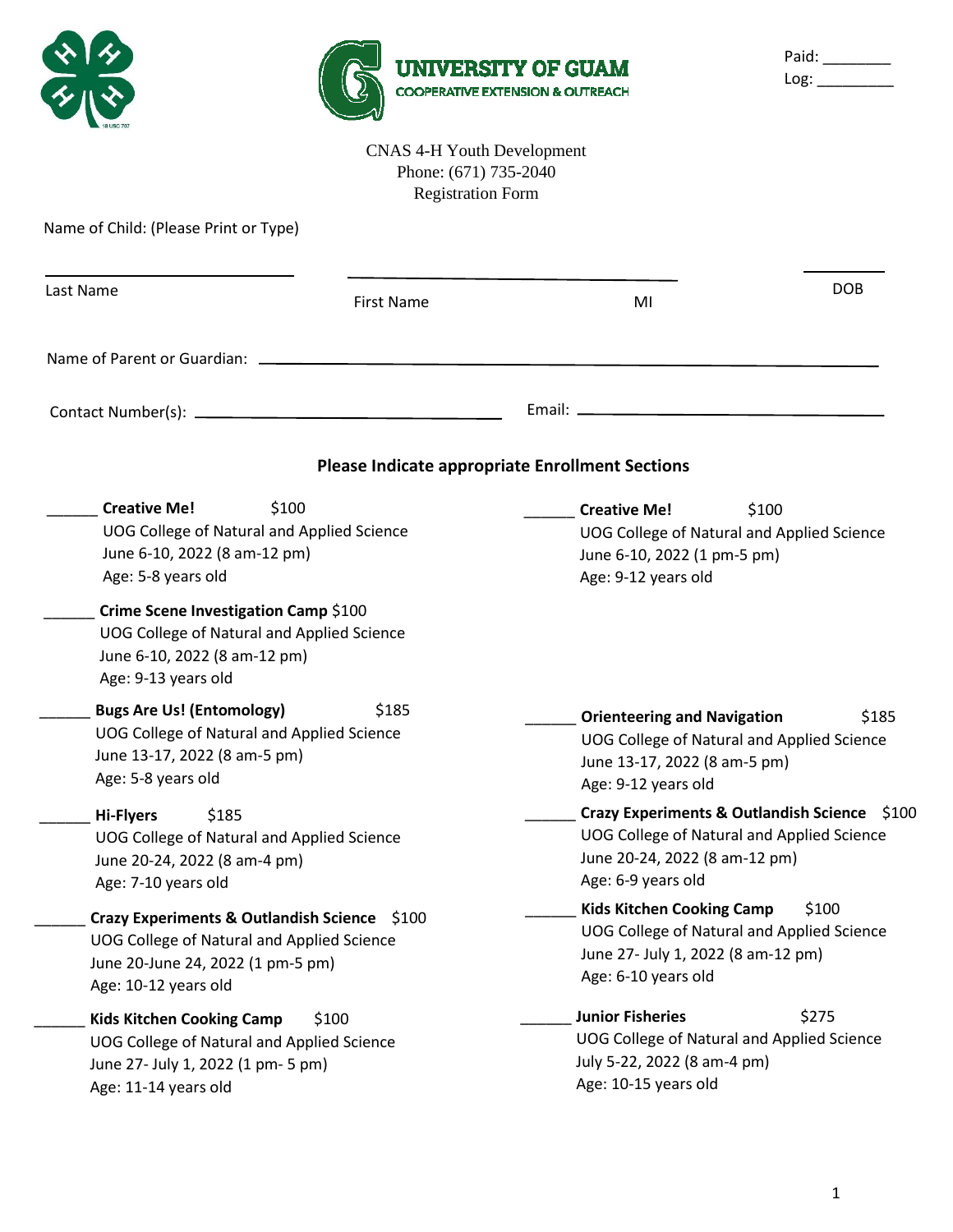| <b>Account</b>                                                                                                           |                                                                                                                                                               | <b>Payment Amount</b> | Receipt #                            |
|--------------------------------------------------------------------------------------------------------------------------|---------------------------------------------------------------------------------------------------------------------------------------------------------------|-----------------------|--------------------------------------|
| <b>Total Amount Due:</b>                                                                                                 |                                                                                                                                                               | Cash:                 |                                      |
| Amount Paid:                                                                                                             |                                                                                                                                                               | Check:                |                                      |
| <b>Balance Due:</b>                                                                                                      |                                                                                                                                                               | Other:                |                                      |
|                                                                                                                          |                                                                                                                                                               |                       |                                      |
| Comments/Notes:                                                                                                          | Note a 25% deposit is required to secure your child's slots (Non-Refundable).                                                                                 |                       |                                      |
|                                                                                                                          | Please return this form to the 4-H & Youth Development Unit at the College of Agriculture Building, Room 111,<br>University of Guam. Fees are non-refundable. |                       |                                      |
| Health Information: List any physical conditions mentors should be aware of: (i.e., asthma, allergies, medications, etc. |                                                                                                                                                               |                       |                                      |
|                                                                                                                          |                                                                                                                                                               |                       |                                      |
|                                                                                                                          |                                                                                                                                                               |                       |                                      |
| In case of emergency, contact (other than Parent or Guardian):                                                           |                                                                                                                                                               |                       |                                      |
|                                                                                                                          |                                                                                                                                                               | Phone No.:            |                                      |
|                                                                                                                          | Relationship: _______________________                                                                                                                         |                       |                                      |
|                                                                                                                          |                                                                                                                                                               |                       | Phone No.: _________________________ |
|                                                                                                                          |                                                                                                                                                               |                       |                                      |
|                                                                                                                          |                                                                                                                                                               |                       |                                      |
| Authorized to Pick-up (Other than Parent or Guardian):                                                                   | Relationship: ______________________                                                                                                                          |                       |                                      |